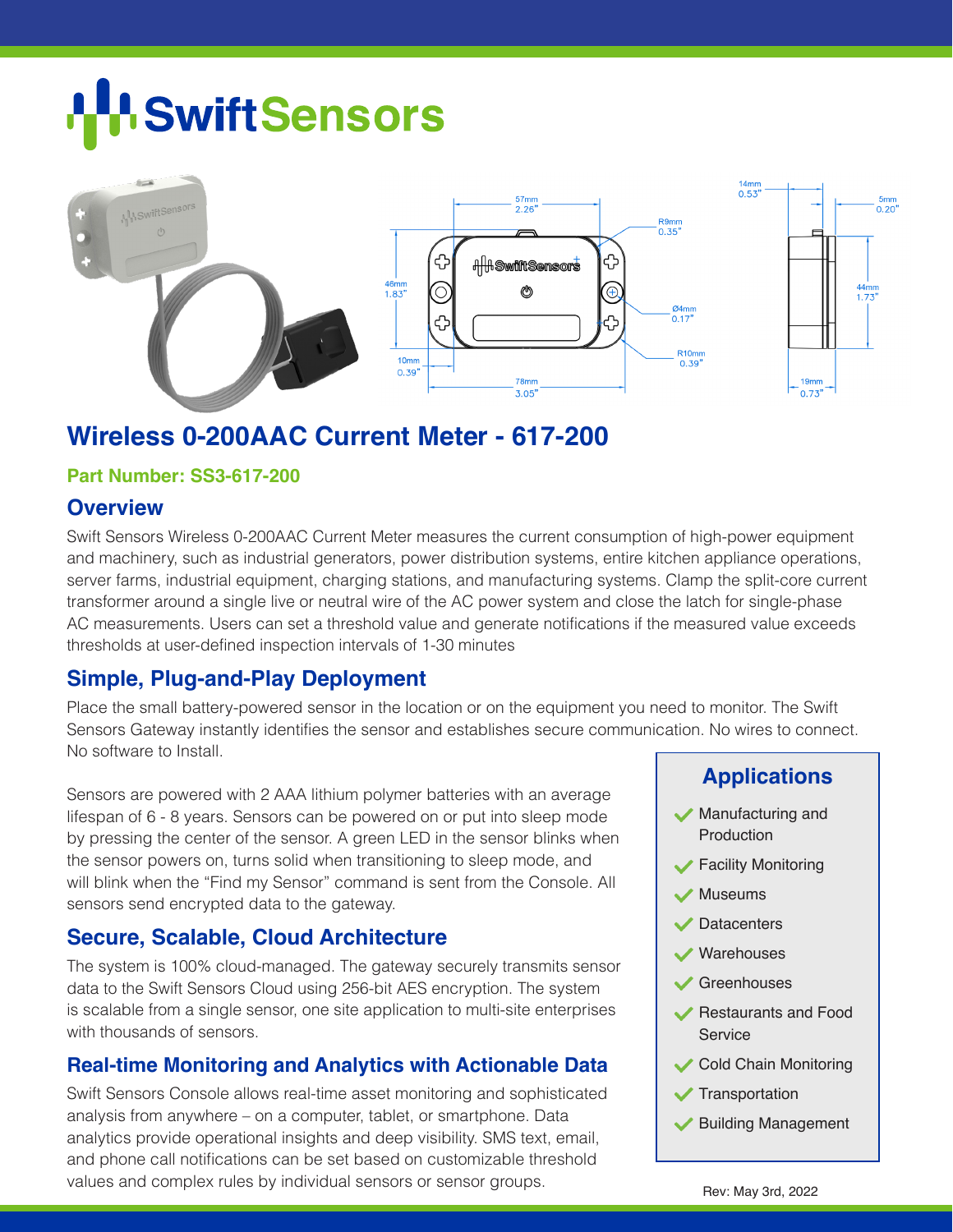| <b>Operational Specifications:</b>               |                                                                                                |  |  |  |
|--------------------------------------------------|------------------------------------------------------------------------------------------------|--|--|--|
| <b>Power</b>                                     | 1.8 - 3.6VDC, 0.045mW Average                                                                  |  |  |  |
| <b>Battery Type</b>                              | AAA x2 Replaceable "L92" Lithium Polymer                                                       |  |  |  |
| <b>Operating Voltage</b>                         | 1.8VDC - 3.6VDC                                                                                |  |  |  |
| <b>Avg. Current Consumption</b>                  | 16uA (Active), 500uA (Command ACK), <3uA(Sleep)                                                |  |  |  |
| <b>Operating Temperature</b>                     | $-40^{\circ}$ C to $+60^{\circ}$ C ( $-40^{\circ}$ F to $+140^{\circ}$ F) Defined by Batteries |  |  |  |
| <b>Operating Environment</b>                     | Indoor/Outdoor, 0-95%+ RH                                                                      |  |  |  |
| <b>Battery Life (Average)</b>                    | 6 - 8 Years                                                                                    |  |  |  |
| <b>Communication Protocol</b>                    | BLE/BT5 2.4Ghz                                                                                 |  |  |  |
| <b>BLE Chipset</b>                               | nRF52840                                                                                       |  |  |  |
| <b>TX Strength</b>                               | Default +8dBm                                                                                  |  |  |  |
| <b>Range</b>                                     | 70m - 90m (250ft - 300ft) Line-of-Sight                                                        |  |  |  |
|                                                  | 30m - 45m (100ft - 150ft) Non Line-of-Sight                                                    |  |  |  |
| <b>Encryption</b>                                | 128-Bit AES Encryption                                                                         |  |  |  |
| <b>Button Press</b>                              | Click to turn on. Press and Hold 2 sec to put in sleep mode                                    |  |  |  |
| <b>LED</b>                                       | Green LED: 2 sec. blinking when turning on                                                     |  |  |  |
|                                                  | Green LED: 2 sec. solid when entering sleep mode                                               |  |  |  |
| <b>Find My Sensor</b>                            | Command from Console to blink sensor LED                                                       |  |  |  |
| <b>Weight</b>                                    | 56g (2 oz)                                                                                     |  |  |  |
| <b>Dimensions</b>                                | 77.5mm x 57.5mm x 44mm (2.26in. x 1.73in. x 0.73in.)                                           |  |  |  |
| <b>Enclosure Material</b>                        | ABS PA-765+                                                                                    |  |  |  |
| <b>IP Rating</b>                                 | IP <sub>66</sub>                                                                               |  |  |  |
| <b>Connections</b>                               | 2m Length<br>22 - 24awg Alphawire EcoMini Insulated                                            |  |  |  |
|                                                  |                                                                                                |  |  |  |
|                                                  | Split-Core Current Transformer attached to EcoMini Cable                                       |  |  |  |
| <b>Certifications</b>                            | FCC ID: X8WBT840F                                                                              |  |  |  |
| <b>FC</b> $\blacktriangleright$ <b>FC</b> Canada | IC ID: 4100A-BT840F                                                                            |  |  |  |
| $CE \times$ RoHS                                 | CE Compliance: 2014/35/EU, 2014/53/EU, 2014/30/EU                                              |  |  |  |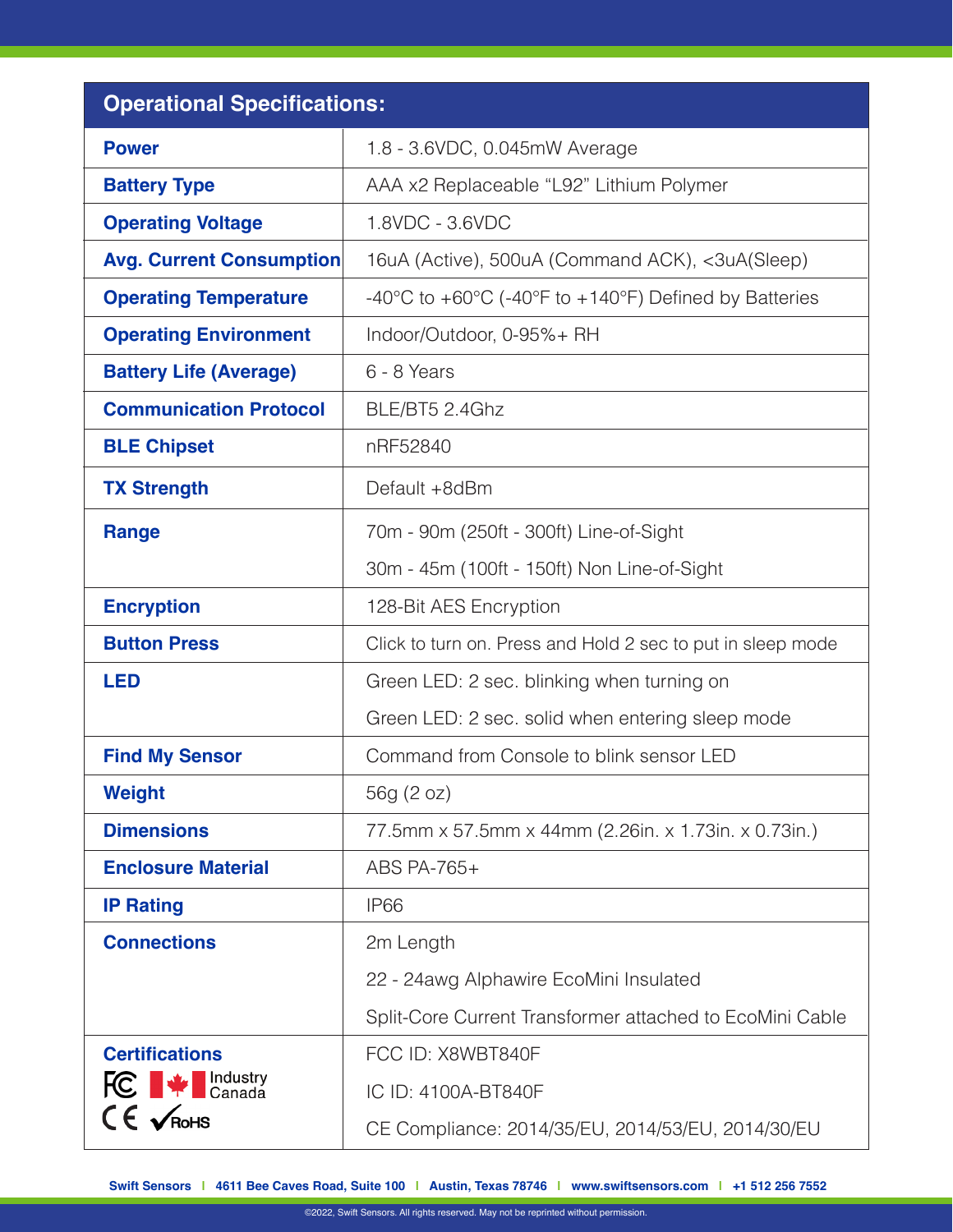| <b>Operational Specifications Cont.:</b> |                     |  |  |  |
|------------------------------------------|---------------------|--|--|--|
| <b>EMC Compliance</b>                    | FCC Part 15 Class B |  |  |  |
| <b>Flammability Rating</b>               | $UL94-0V$           |  |  |  |
| <b>Warranty</b>                          | 2-years             |  |  |  |

| <b>Measurements Specs:</b> |                                                                        |  |  |
|----------------------------|------------------------------------------------------------------------|--|--|
| <b>Measurement</b>         | AC Current (Single-Phase)                                              |  |  |
| <b>Measurement Range</b>   | 0-200Arms                                                              |  |  |
| <b>Accuracy</b>            | $+/-$ 1% 30-200Arms, $+/-0.3$ Arms 10-30Arms*, $+/-0.2$ Arms < 10Arms* |  |  |
| <b>Precision</b>           | $0.001$ AAC                                                            |  |  |
| <b>Inspection Rate</b>     | 1 - 30 Minutes, 5-Minute Default                                       |  |  |
| <b>Configuration</b>       | Clamped on Lead, Following K->L Bottom view diagram.                   |  |  |

\* <10% of CT range is inherently less-accurate, for any CT device.

## **Current Transformer Dimension Table:**



| <b>PRODUCT</b> | в |                                                                                                               |  |
|----------------|---|---------------------------------------------------------------------------------------------------------------|--|
|                |   | <b>SS3-617-30</b>   19.2mm (0.76")   4.9mm (0.19")   31.5mm (1.24")   1-Meter (3.25')   20.8mm (0.82")        |  |
|                |   | $ \text{SS3-617-100} 31.4 \text{mm}$ (1.24")   15.7mm (0.62")   45mm (1.77")   1-Meter (3.25')   31mm (1.22") |  |
|                |   | <b>SS3-617-200</b>   45.2mm (1.78")   23.6mm (0.93")   65.5mm (2.58")   2-Meter (6.50')   34.7mm (1.37")      |  |